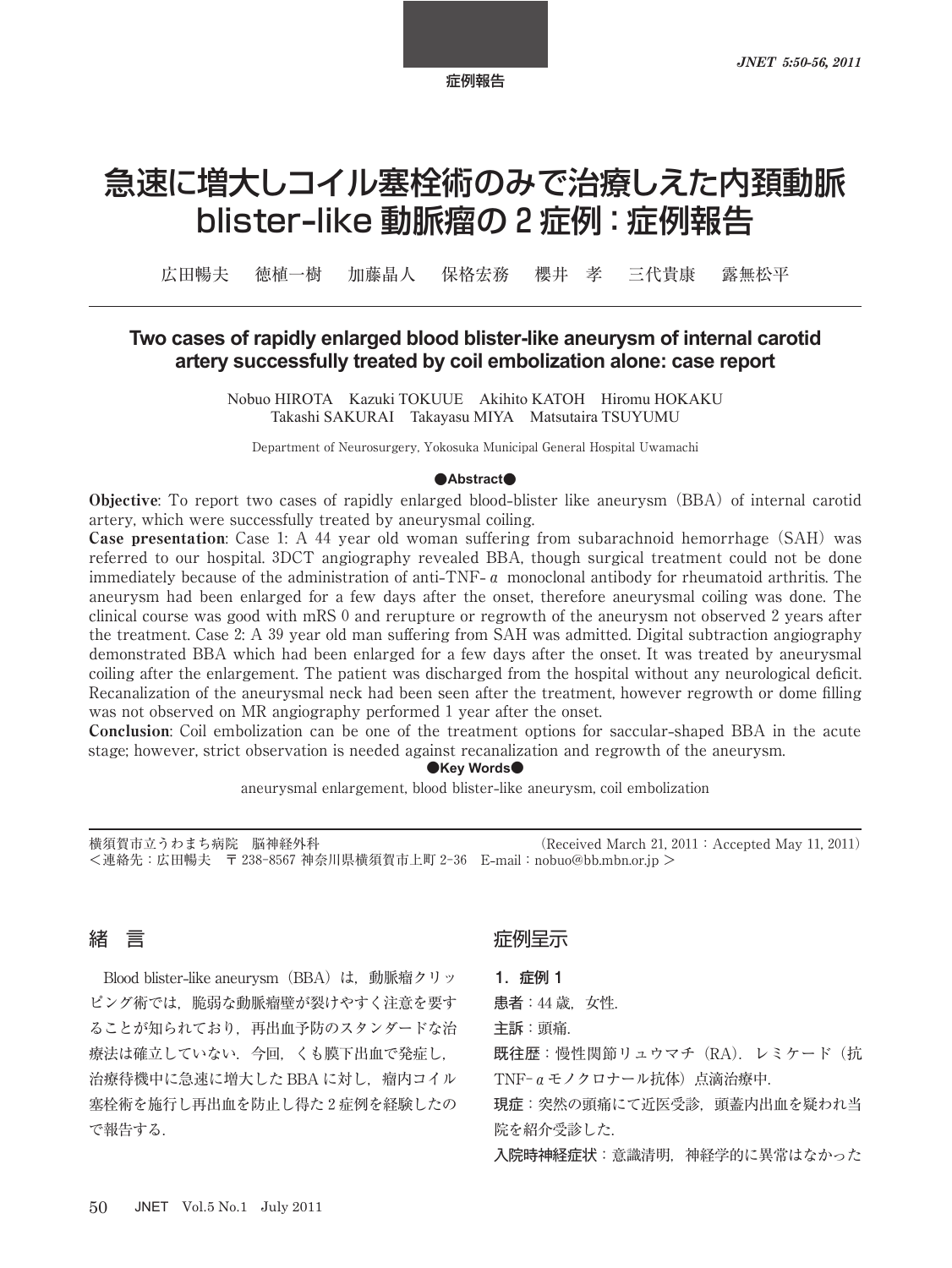



 $\mathsf{A}:3\mathbb{D}$  angiography shows a bulge on the anterior wall of the right internal carotid artery  $(\text{Arrow})$ . **B**: Blood blister-like aneurysm (large arrow) and stenosis of the carotid artery (small arrow) are observed.

#### が強い頭痛の訴えあり.

入院時画像所見:頭部 CT にて Fisher group Ⅲのくも 膜下出血を認め, subarchnoid hemorrhage (SAH), World Federation of Neurosurgical Societies (WFSN) grade  $2 \nmid \mathcal{E}$ 診断した. 3 dimensional computed tomographic angiography (3DCT angiography)にて右内頚動脈に BBA を認めた (Fig. 1A).

入院時治療方針:RA の内科担当医師にコンサルトした ところ, 日前にレミケードを投与しており,抗 TNFαモノクロナール抗体投与直後は創傷治癒遅延の可能性 のため急性期手術は避けた方がよいとの指摘があり、ま た急性期のクリッピング術やトラッピング術による術中 出血,脳虚血のリスクが高いことから待機的治療とし,

スパズム期以降に balloon occlusion test (BOT) を評価 した上で extarcranial/intracranial artery (EC/IC) bypass 術+ IC trapping を施行することとした<sup>9)</sup>.

入院後経過:塩酸ジルチアゼムの持続投与および angiotensin receptor blocker (ARB), Ca channel blocker,α**-**blocker などの内服による厳重な血圧管理(最 高血圧で 100~130 mmHg を維持) および気管内挿管を 要しない程度のプロポフォール持続静脈内投与による鎮 静を維持し経過をみた. 発症9日目に施行した 3DCT angiography にて、瘤は著明に増大しており、また患側 内頚動脈 C1部の脳血管攣縮による高度狭窄所見を認め た (Fig. 1B). この時期左上下の筋力低下が出現, 軽快

増悪を繰り返したため症候性脳血管攣縮と判断し輸液量 の増量で対処し保存的加療を続行した. 発症 11日目, 突然の意識障害出現,意識レベル Japan coma scale (JCS)台となり緊急 CT を施行したところ僅かな SAH の増加を認め minor leak と診断した. その後意識 状態は改善し, 日目に digital subtraction angiography (DS angiography)を施行,血管攣縮は軽快しており, 嚢状動脈瘤の形態に変化していたため引き続き瘤内塞栓 を施行する計画を立てた.

血管内治療経過:全身麻酔下に手技を開始した. 6Fr ロ ングシースを右大腿動脈に留置, 6Fr Envoy (Cordis, Johnson & Johnson, Miami, FL, USA)を右内頚動脈に留 置した. 右内頚動脈 C2部, 4 × 6 mm の BBA に対し, ま  $\overrightarrow{f}$  HyperGlide  $4 \text{ mm} \times 10 \text{ mm}$  (ev 3 Neurovascular, Irvine, CA, USA) を balloon remodeling 用に neck を覆 うように留置, 次に Excelsior SL-10 angle 90° (Boston Scientific, Natick, MA, USA)をTransend EX Platinum (Boston Scientific, Natick, MA, USA) にて瘤内に誘導し  $\dot{\mathcal{L}}$ . Guglielmi detachable coil (GDC) 10 soft  $4 \text{ mm} \times$  cm(Boston Scientific, Natick, MA, USA) に て framing, 暫時サイズダウンし計 10本, 42 cm を瘤内に 留置した. 本目のコイルの母血管への逸脱を防ぐため 一度だけバルーンを使用した.動脈瘤は造影されなくな り手技を終了した(Fig. 2A, B).

塞栓術後経過:術後合併症はなく,厳重な血圧管理を続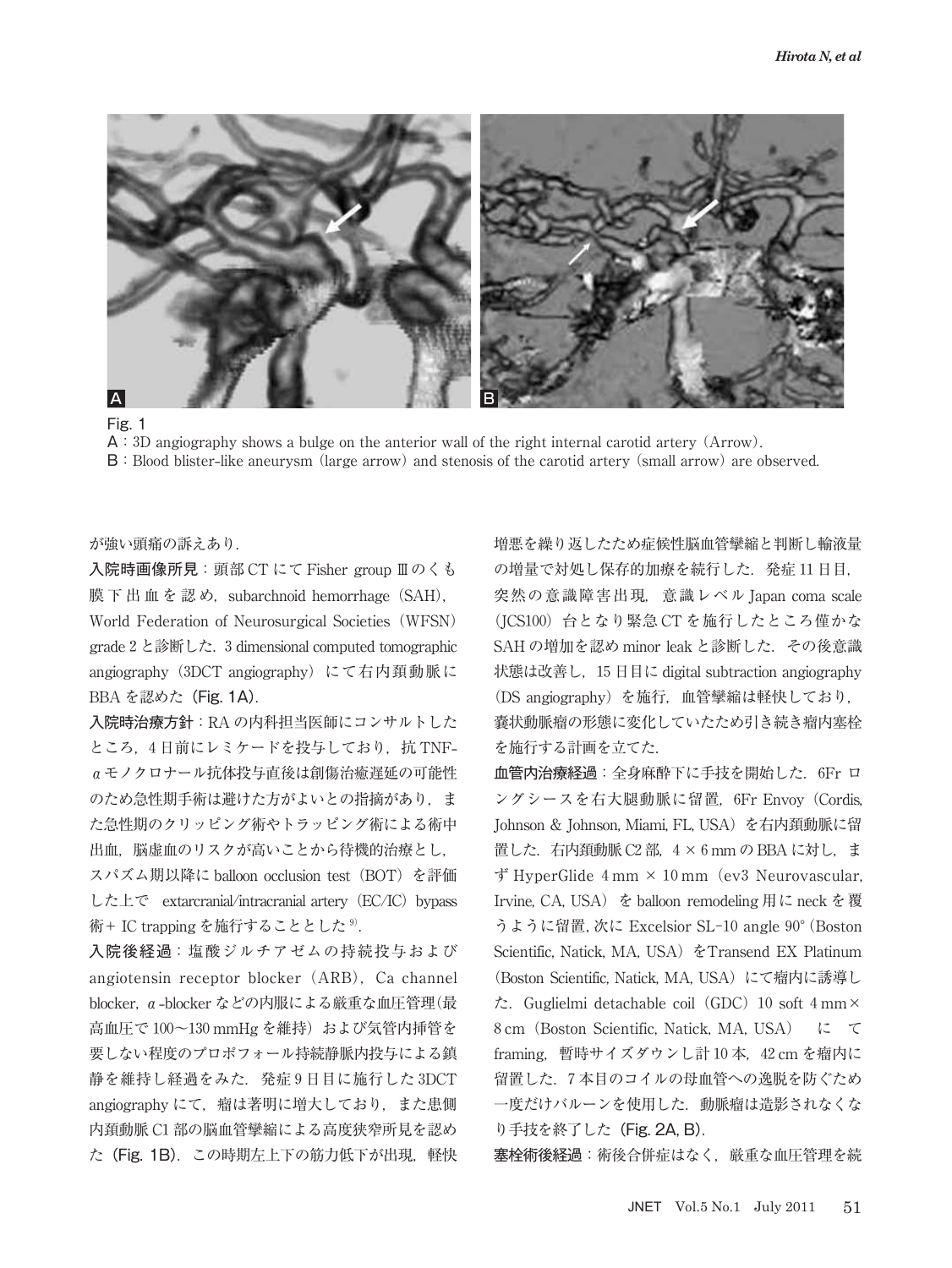

#### Fig. 2

- A:The blood blister**-**like aneurysm is shown on the DS angiography.
- B:The photograph after the aneurysmal coil embolization shows complete obliteration of the aneurysm.



Fig. 3 MR angiography visualizes the complete obliteration of the aneurysm 2 years after the onset (arrow).

行した.その後の DS angiography にても瘤の再増大は 認めず, modified Rankin scale (mRS) 0にて独歩退院 した. 発症2年経過後のmagnetic resonance (MR) angiography にても動脈瘤の再発は認めていない(Fig. 3).

### 2.症例 2

患者: 39 歳, 男性.

主訴:頭痛,意識障害.

既往歴:特記すべきことなし.

現症:突然の頭痛にて発症. 軽度意識障害もあり救急車 にて当院搬送された.

入院時神経症状: 意識状態は Glasgow coma scale (GCS) E4V4M6, 麻痺などは認めず強い頭痛の訴えあり.

入院時画像所見:頭部単純 CT にて Fisher group Ⅲの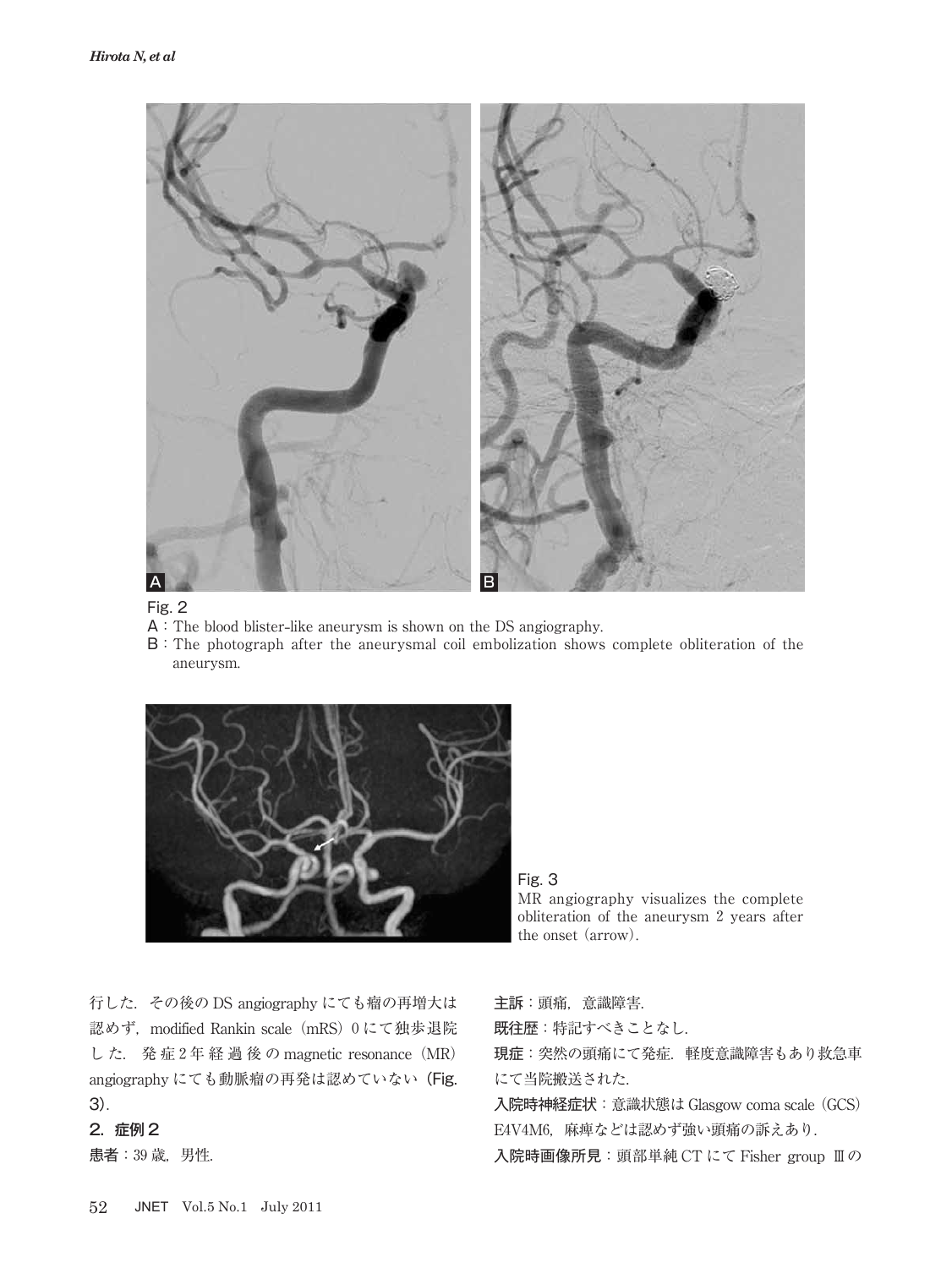

Fig. 4  $\mathsf{A}$ : DS angiography shows a bulge on the lateral wall of the internal carotid artery (arrow). B:The enlarged blood blister**-**like aneurysm is observed.

くも膜下出血を認め, SAH, WFNS grade 2 と診断した. DS angiography にて右内頚動脈に BBA を認めた (Fig. 4A).

入院時治療方針:急性期開頭によるクリッピング術やラ ッピング術,これらが困難であったり出血した場合の内 頚動脈トラッピング術を検討したが,本動脈瘤が非常に 脆弱であり術中の出血が多いことや急性期トラッピング 術は虚血性合併症を起こしやすいことなどを考慮して待 機的治療とした $9.75$ スパズム期を過ぎた 2週間後, BOT を評価した上で EC/IC bypass 術+ IC trapping を計画 した.

入院後経過:症例1と同様、プロポフォールによる鎮静 と厳重な血圧管理のもと経過を観察した.BBA の急速 増大を早期発見するため, Day3, 6に DS angiography を施行,わずかな瘤の増大を認めたが経過観察を続けた. 神経症状に大きな変化は認めなかったが, Day11 に施行 した 3DCT angiography にて瘤の著明な増大を認め、再 破裂の危険が高いと考えたが,脳血管攣縮の時期であり トラッピング術は虚血の危険が高く瘤内塞栓術を施行す ることとした(Fig. 4B).

血管内治療経過:全身麻酔下に手技を開始した. 6Fr ロ ングシースを右大腿動脈に留置. 6Fr Envoy を右内頚動 脈に留置した. 脳血管撮影では. 右内頚動脈 C2 部に4 × 5 mm の BBA を認めた (Fig. 5A). 瘤内塞栓可能と 判断, HyperGlide  $4 \text{ mm} \times 10 \text{ mm}$   $\text{\&}$  balloon remodeling 用に留置し, 次に Excelsior SL-10 angle 90° を Terumo GT wire  $012$  double angle (TERUMO, Tokyo, Japan) に て瘤内に誘導した. GDC 10 360 soft 4 mm × 8 cm にて framing, 暫時サイズダウンし計7本, 30 cm を適時バ ルーンを使用し瘤内に留置した.動脈瘤は造影されなく なり手技を終了した(Fig. 5B).

塞栓術後経過:厳重な血圧管理の継続にて合併症なく経 過した.術後経過観察のための DS angiography にてネ ック付近の僅かな再開通を認めたため,再発の危険性を 考慮し BOT を施行, tolerant であったため患者に IC ト ラッピング術を勧めたが経過観察の希望があり mRS で独歩退院した<sup>12)</sup>. 1年後の MR angiography にても neck remnant の所見に変化はなく経過良好である(Fig. 6).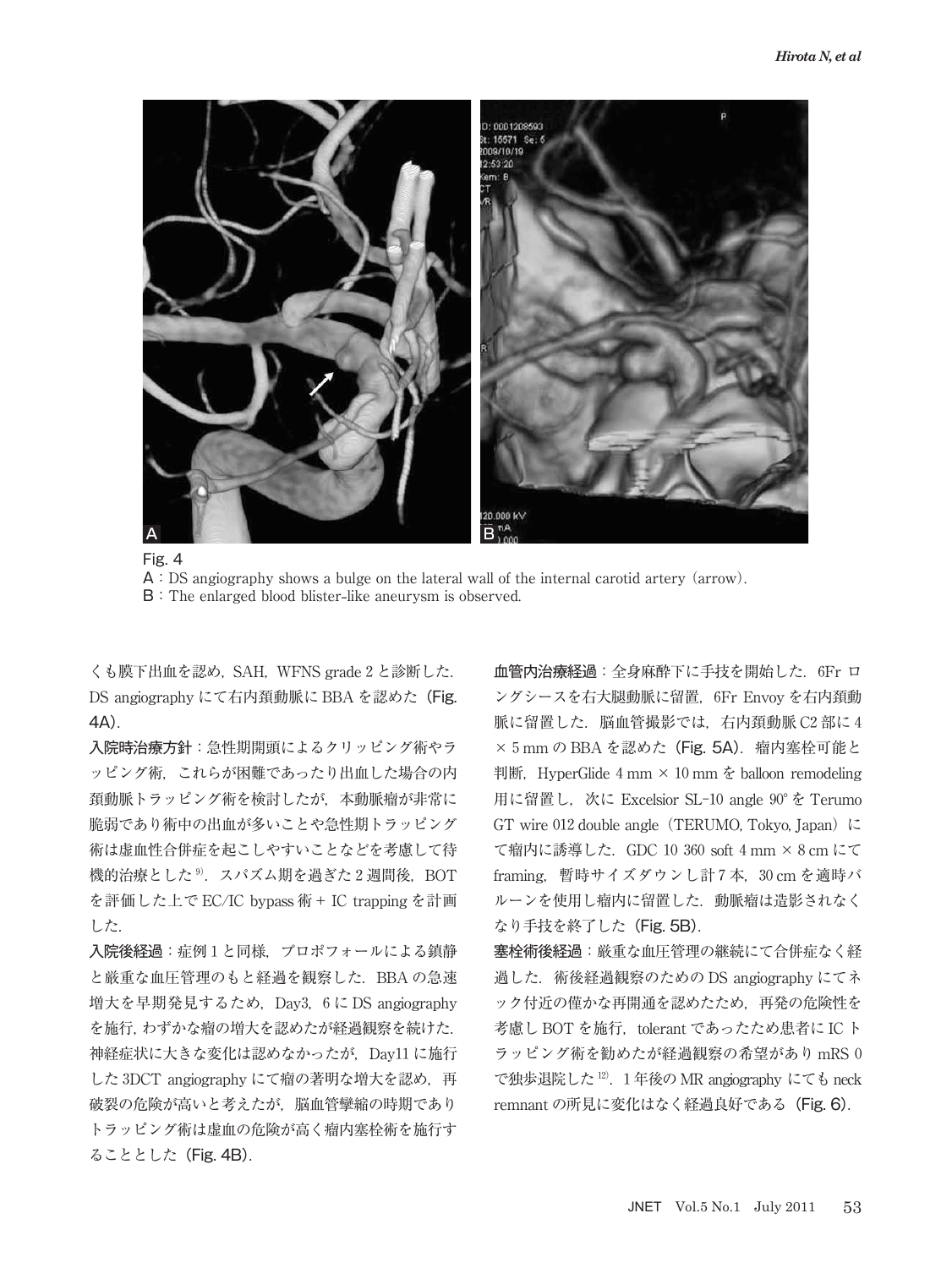

Fig. 5

A:Before the treatment, blood blister**-**like aneurysm on the lateral wall is shown on DS angiography.

B:DS angiography image shows complete obliteration of the aneurysm.

# 考 察

BBA はくも膜下出血の原因の 0.4~2.7% を占めるまれ な動脈瘤である<sup>4</sup>. 通常高血圧 10), 動脈硬化症 1) を合併 することが多く,動脈解離が関与している症例もあると 考えられている<sup>10)</sup>. これに対し, Ohkuma らは, BBA と IC dissecting aneurysm の ethiology は異なり,同じ カテゴリーとはすべきでないとしており 11), これを支 持する報告として BBA の組織学的検討では解離は証明 されず,動脈壁の欠損部に外膜と結合組織のみを認めた との報告がある<sup>3</sup>. また本動脈瘤にはさまざまな名称が あり用語上の混乱もある. 症例2では動脈瘤は内頚動脈 の外側壁に存在しており、いわゆる IC anterior wall, ま たは IC dorsal wall aneurysm との名称は適切ではない. これに対し BBA という用語は特定の部位を示してはお らず、また画像所見上, BBA と dissection を明確に区別

することは困難であり、本2症例はひとつの entity とし て BBA とした.

BBA の 再 破 裂 予 防 と し て の direct clipping は, aneurysmal wall が脆弱であり、術中破裂が多く発生し 治療成績が悪い<sup>9,10</sup>. 近年, trapping + EC/IC bypass<sup>4)</sup>, コイルによる IC トラッピング<sup>12)</sup>, stent や covered stent 単独またはコイル塞栓術の併用 56) など治療成功例の報 告が散見される.手術的治療による成功例の多くは内頚 動脈のトラッピング術であり,本動脈瘤の多くが単純な saccular aneurysm とは異なる成因によることを考える とトラッピング術は理に適っている.トラッピング術施 行に際しては脳灌流圧の低下が脳虚血を引き起こすかの 評価が重要であり、術前の BOT が必須であるが、偽陰 性の存在が問題となる.Kamijo らは surgical trapping に radial artery graft による EC/IC bypass を加えることに より良好な治療結果を報告している4). これに対し血管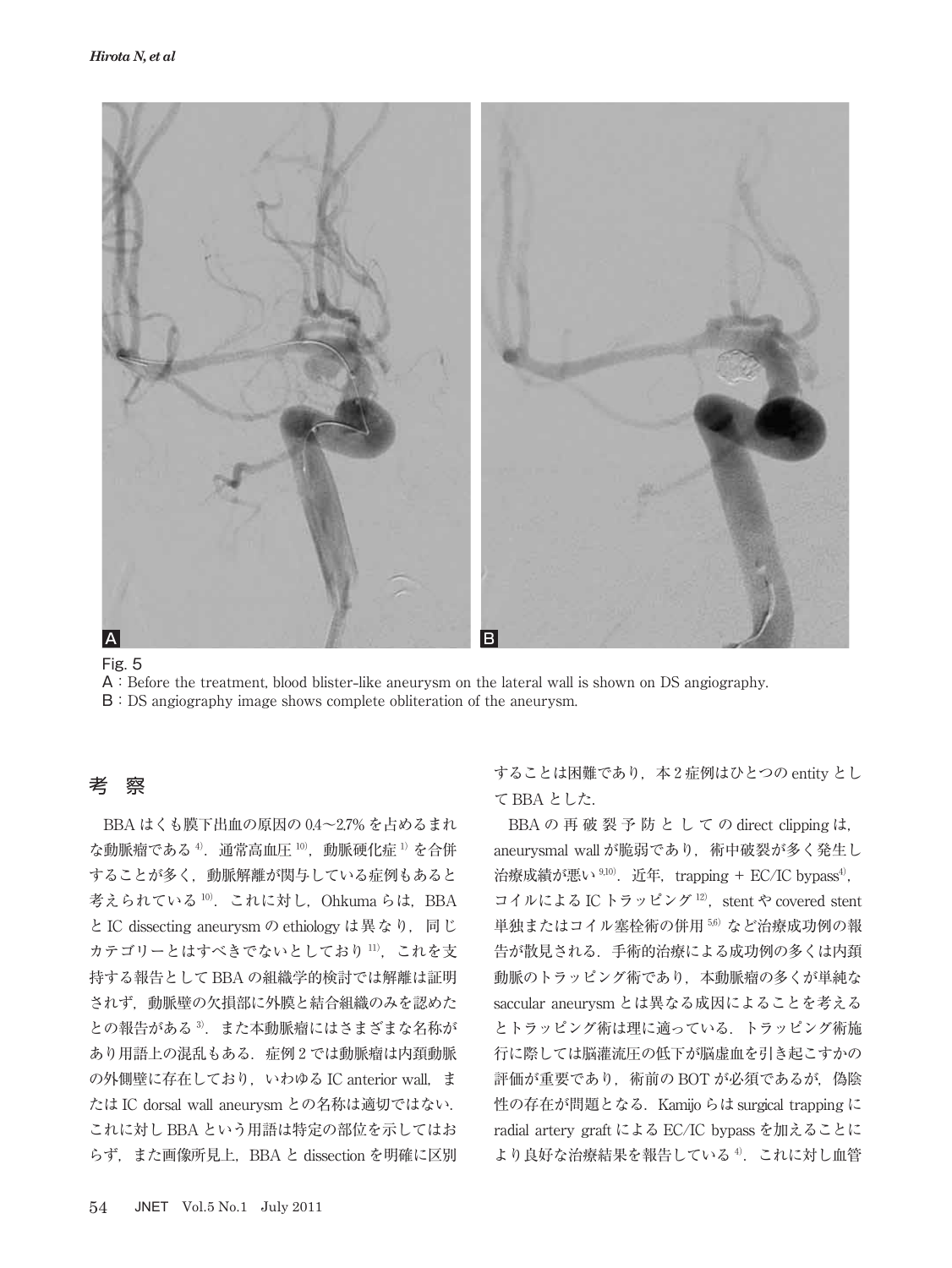

Fig. 6

MR angiography reveals the recanalization of the aneurysm on the aneurysmal neck year after the treatment, which was not enlarged during the<sup>10</sup>-month recovery.

内治療では bare stent または covered stent を用いて罹 患血管を温存しつつ再破裂予防を行い得る点が優れてい るものの,再破裂予防の確実性や合併症については今後 の症例の集積が待たれる $5$ .

本動脈瘤の特徴は未治療のもののみならず,コイル塞 栓術後やクリッピング術後に急速に増大し再破裂するも のがあることであり、頻回の画像所見による観察が必要 である<sup>1,6,7,12</sup>. 提示した2症例は、入院時の3DCT angiography 上, 血栓化動脈瘤などは否定的であり, 画 像所見上の動脈瘤増大は,壁の薄い BBA に特有な所見 と判断した. 症例1では. 抗 TNF- $a \in I$ クロナール抗 体投与直後のため手術的加療を待機的に行わざるを得 ず、その過程で瘤の急速増大を認めるに至った. 経過中 再出血を来したこともあり, saccular aneurysm に対す る治療法と同様,瘤内塞栓術を施行せざるを得なかった. また症例2では、症例1の結果を踏まえ、瘤の急速増大 による切迫破裂を疑った場合は、症例1と同様の瘤内塞 栓を行うことした.その上で,BBA の急性期トラッピ ング術の成績が悪い点から IC トラッピング術は慢性期 に行うこととし、BOT の結果、虚血耐性がない場合 radial artery graft による high flow bypass を,虚血耐性 がある場合浅側頭動脈中大脳動脈吻合術を併用し施行す る計画を立てた<sup>2,12</sup>. 結果的にはスパズム期に瘤の増大 を認め,瘤内塞栓術を施行し,患者の意向もありそのま ま経過観察するに至った. 2症例とも治療待機中に動脈 瘤の急速な増大を見たため,切迫破裂と考えレスキュー の意味で瘤内コイル塞栓術を施行した. 瘤内塞栓では再 増大,再破裂の危険もあり,あくまで一時的に出血を予 防し,くも膜下出血急性期を過ぎスパズムの危険が去っ た後,トラッピング術をより安全に施行し得るまでの緊 急避難的な治療と考えたが,結果として瘤内コイル塞栓 術単独で再出血予防ができた.重要なのは,本動脈瘤の 急速な増大を見逃さないよう、少なくとも1週間ごとの 経時的な画像診断を施行することである. 経過観察には MR angiography や 3DCT angiography が有効であり, 再開通や瘤の増大があった場合は DS angiography にて 確認の上、速やかに出血予防の処置を施すことが重要と 考える.瘤内塞栓単独で出血予防できるかトラッピング 術を要するかの判別は術前には困難であり、仮に瘤内塞 栓のみを施行した場合慎重な follow を要すると考える  $6.12$ . 我々は DS angiography による確認に加え、単純レント ゲンによる coil compaction の有無, MR angiography に よる再開通の評価を頻回に施行することにより塞栓術後 再増大を評価することができた. 瘤内塞栓の適応につい ては慎重に検討する必要があるが,本例の経験からは少 なくともレスキューとして有用であり,画像所見の頻回 の評価にて再出血のリスク回避が可能であると考える. Matsubara らは, saccular shaped BBA に対する瘤内コ イル塞栓術を施行した9症例中 good recovery 66.7%, moderate disability 11.1% と良好な成績を報告している<sup>8)</sup>. 近年, BBA の急性期治療として、bypass を併用した手 術または血管内治療によるトラッピング術 413) や stent with a stent, covered stent を用いた母血管を温存した 治療の報告が散見されるようになり,治療の主流は急性 期再破裂予防に向かうと考える $456,12$ ). しかし、BBA に 対する治療方法については手術的治療および血管内治療 両面からの報告があるものの,どの症例にどちらの治療 を選択するかについて比較した報告はない. バイパス術 には recipient の急性および慢性閉塞の問題があり, covered stent,頭蓋内 stent は本邦では off label の使用